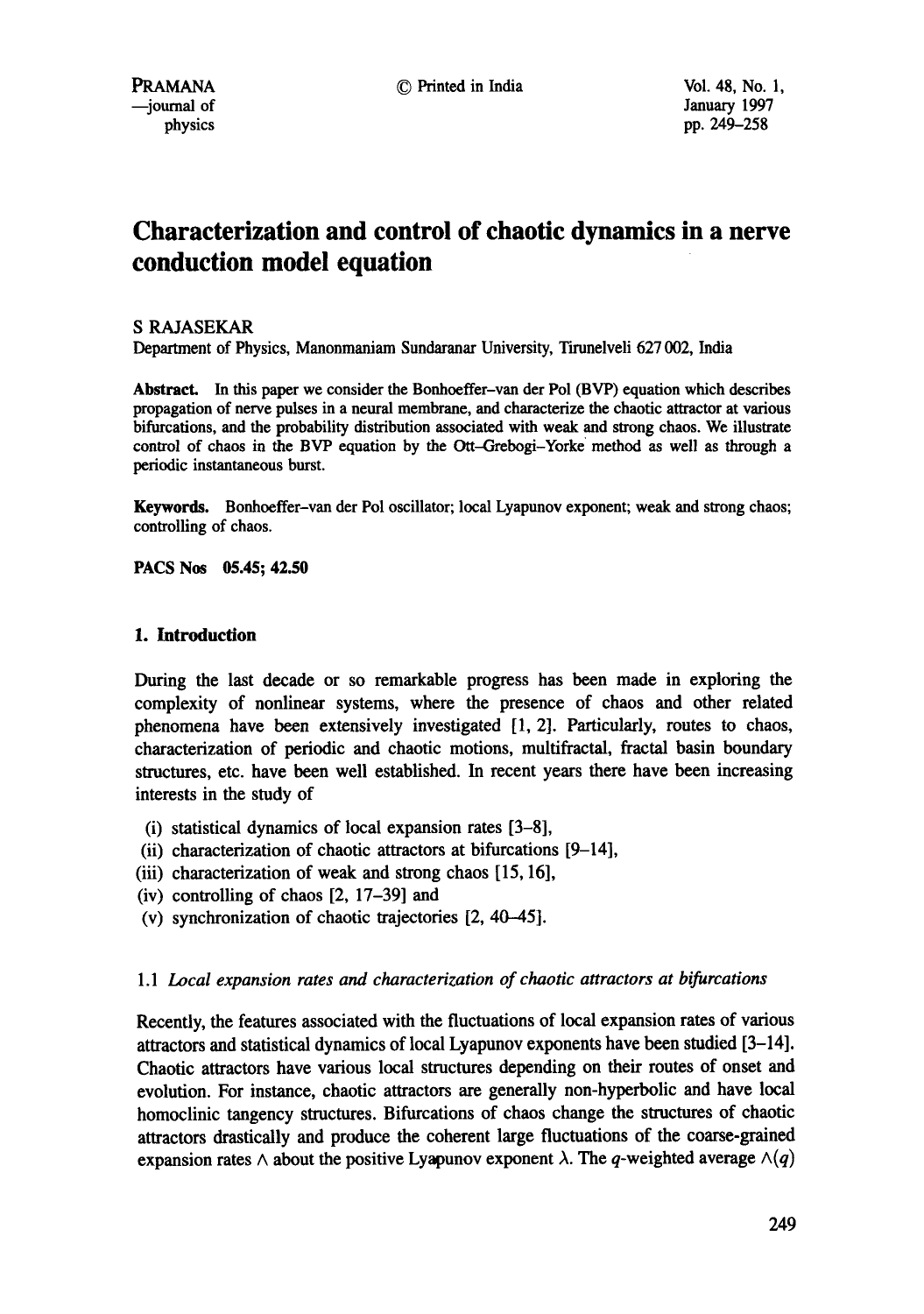and the variance  $\sigma_n(q)$  of fluctuations of  $\wedge_n(x_1)$  around  $\wedge_n(q)$  are useful for describing the coherent large fluctuations at the bifurcations of chaos.

## *1.2 Weak and strong chaos*

In the literature, chaotic motion with small positive Lyapunov exponent is called weak chaos and chaotic motion with sufficiently large positive Lyapunov exponent is termed as strong chaos. Recently, Chen and Chow [15] have shown that weak and strong chaos can be characterized using probability distribution of k-step difference of a variable of the given dynamical system.

## 1.3 *Controlling of chaos*

Even though the presence of chaotic behaviour is generic and robust there are practical situations where one wishes to avoid or control chaos so as to improve the performance of a dynamical system. The ability to control chaos that is to convert chaotic oscillations into a desired regular ones with a periodic time dependence, would be beneficial in working with a particular system. Recently, more interest has been focussed on controlling of chaos and various methodologies that control chaos [17-26, 33].

## 1.4 *Synchronization of chaotic trajectories*

An approach which is closely related to controlling of chaos is that of obtaining the phase space trajectory of a chaotic system synchronized with another chaotic trajectory [2, 40-45] which has practical applications in secure communication. Here, synchronization is obtained by setting some of the variables of the synchronizing system to the values of the desired trajectory. The remaining variables asymptotically synchronize with the desired values provided the subsystem Lyapunov exponents for these variables are negative.

Thus, there are many interesting topics in chaos theory which have received much attention during the last few years and many fascinating results have been found. We have carried out investigations in these directions with reference to certain discrete and continuous dynamical systems [8, 12-14, 16, 27-33]. The goal of the present paper .is to study the salient features associated with some of the above aspects of chaos with reference to the Bonhoeffer-van der Pol (BVP) equation. The BVP oscillator is an interesting dynamical system of considerable physical and biological significance [46].

The plan of the paper is as follows. In § 2 we characterize the chaotic attractor at various bifurcations, using the variance  $\sigma_n(q)$  of fluctuations of coarse-grained local expansion rates of nearby orbits. Next, the probability distribution  $P(\Delta V_k)$ ,  $k = 1, 2, \ldots$ of  $\Delta V_k = V_{m+k} - V_m$  where  $V_1, V_2, \ldots$  are the values of the variable V in the Poincaré map of the BVP system is investigated in § 3. A stationary  $P(\Delta V_k)$  distribution is shown to occur for strong chaos while nonstationary  $P(\Delta V_k)$  is observed for weak chaos. Then, in § 4 we consider the problem of controlling of chaos. We present a brief summary of previous results on controlling of chaos in the BVP system. We show the stabilization of

## *Pramana - J. Phys.,* **Vol. 48, No. 1, January 1997 (Part I)**

250

**Special issue on "Nonlinearity & Chaos in the Physical Sciences"**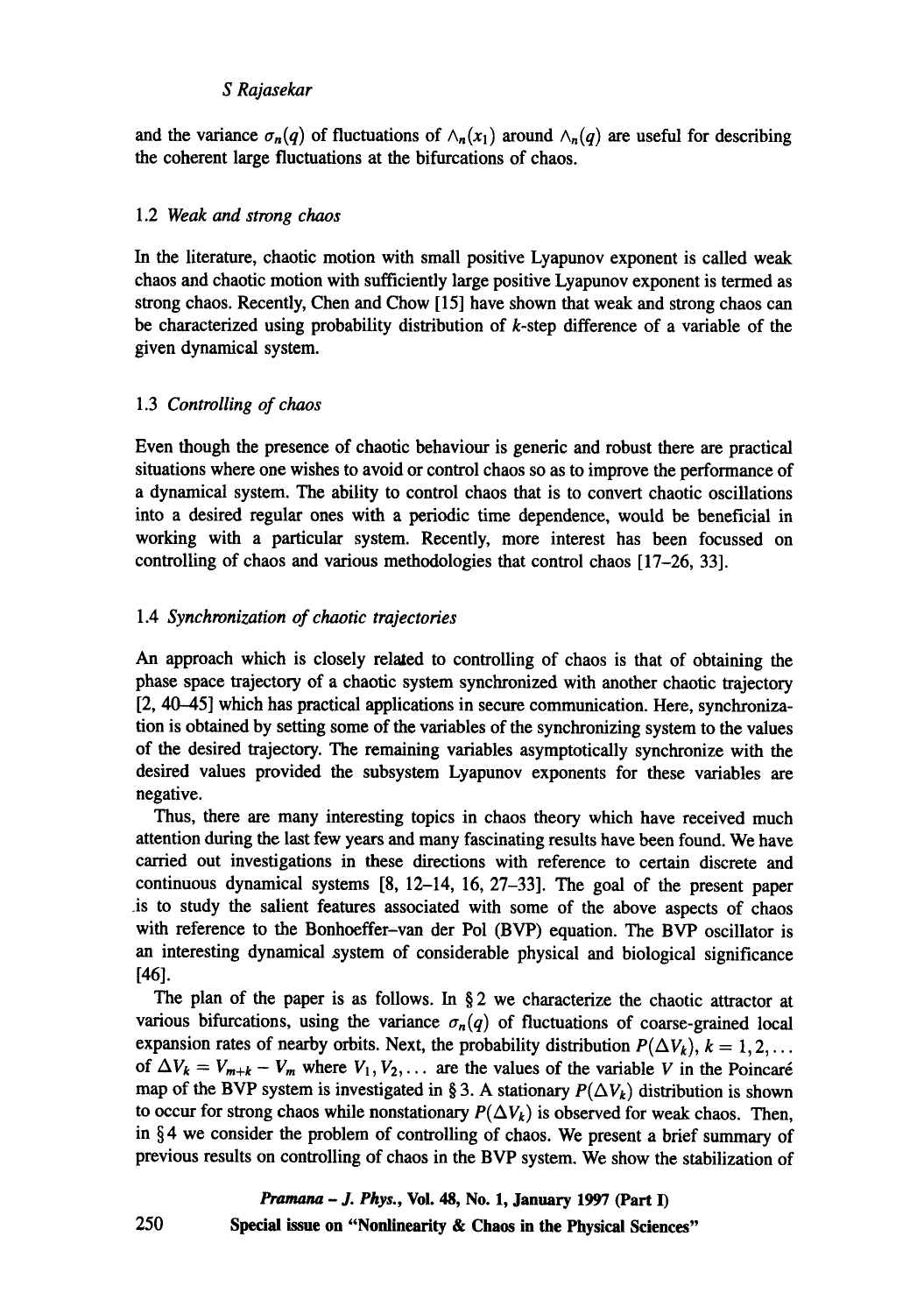unstable periodic orbit (UPO) of BVP oscillator by the method of Ott-Grebogi-Yorke [17], and the suppression of chaos by an additional instantaneous burst. Finally,  $\S 5$ contains summary and conclusions.

## **2. Characterization of chaotic attractors at bifurcations in the BVP oscillator**

In this section we study the characterization of chaotic attractors at critical bifurcations with reference to the BVP equation [28, 47, 48] which describes the propagation of an electrical impulse or voltage pulse along the membranes of nerve cell:

$$
\dot{V} = V - V^3/3 - R + A_0 + A_1 \cos t, \tag{1a}
$$

$$
\dot{R} = c(V + a - bR). \tag{1b}
$$

The variable V can be seen as the electric potential across the cell membrane, while  $R$  is a so-called recovery variable in which dynamic aspects of the state of the membrane are aggregated,  $a, b, c$  are membrane radius, specific resistivity of the fluid and temperature factor respectively and  $A_0 + A_1 \cos t$  is the membrane current.

For a chaotic orbit  $\{X_n\}, n = 1, 2, \ldots$  generated by a two dimensional map, we define the coarse-grained expansion rates [9-11] as

$$
\wedge_n(X_1) = (1/n) \sum_{m=1}^n \lambda(X_m), \qquad (2)
$$

where  $\lambda(X_m)$  is the local expansion rate of nearby orbits at  $X_m$  along the unstable manifold. The values of  $\wedge_n(X_1)$  for different  $X_1$ 's are randomly distributed between minimum and maximum values. To describe the fluctuations of the local expansion rates we consider the partition function [9-11]

$$
Z_n(q) = \langle \exp[-n(q-1) \wedge_n (X_1)] \rangle, (-\infty < q < \infty)
$$
 (3)

where  $\langle \ldots \rangle$  denotes the long time average. The scaling exponents can be defined in terms of the partition function as

$$
\phi_n(q) = -(1/n) \ln Z_n(q), \qquad (4)
$$

$$
\wedge_n(q) = \mathrm{d}\phi_n(q)/\mathrm{d}q,\tag{5}
$$

$$
\sigma_n(q) = -\mathrm{d}\wedge_n(q)/\mathrm{d}q. \tag{6}
$$

For the BVP oscillator  $\lambda(X_m)$  along the unstable manifold at  $X_m$  is calculated in the Poincaré map. The dynamical structure functions  $\wedge_n(q)$  and  $\sigma_n(q)$  are calculated for a range of values of the control parameter  $A_1$  about its critical values  $A_{1c}$  at which bifurcations such as sudden widening of a chaotic attractor, band merging and intermittency occur.

The parameters in (1) are fixed at  $a = 0.7$ ,  $b = 0.8$ ,  $c = 0.1$ ,  $A<sub>0</sub> = 0$ . A band merging crisis is found to occur at  $A_1 = A_{1m} \approx 1.28653$ : as  $A_1$  is decreased to  $A_{1m}$  three bands of a chaotic attractor merge to form a single band chaotic attractor. Figure la shows  $\sigma_n(q)$  at  $A_1 = 1.287$  far from  $A_{1m}$ , where we have used  $n = 21$ . The  $\sigma_n(q)$  has a peak at  $q = q_{\alpha} \approx 1.65$ .  $\sigma_n(q)$  just before the band merging is shown in figure 1b. The  $\sigma_n(q)$  has two peaks at  $q = q_\alpha \approx 2.4$  and  $q = q_\beta \approx 0.4$ . Two peaks are observed for  $A_1$  values just

*Pramana - J. Phys.,* **Vol. 48, No. 1, January 1997 (Part I) Special issue on "Nonlinearity & Chaos in the Physical Sciences"** 251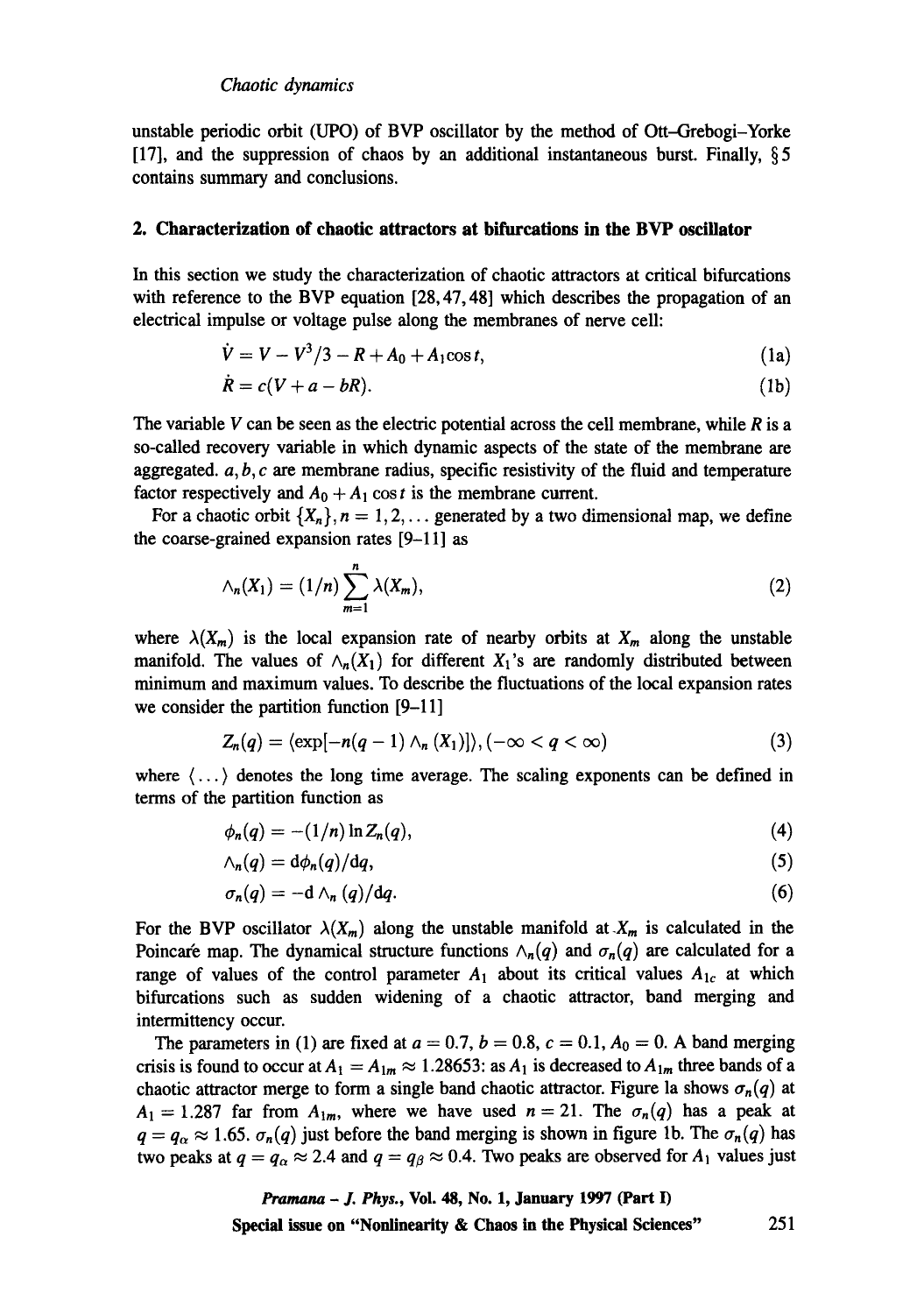

**Figure 1.**  $\sigma_n(q)$  versus q for  $A_1 = 1.287$  (a) far from band merging chaos and for  $A_1 = 1.286$  (b) just before band merging chaos.



Figure 2.  $\sigma_n(q)$  plots for (a)  $A_1 = 1.0922$  in the intermittency region and (b)  $A_1 = 1.096$  far after intermittency.

after the band merging also. For example, for  $A_1 = 1.285$  peaks at  $q_\alpha = 1.85$  and  $q_{\beta} = -0.075$  are observed. Further, for  $q = 1$ ,  $\wedge_n(1) = \wedge^{\infty}$  and  $\wedge_n(\infty) = \wedge_{\min}$  and  $\wedge_n(-\infty) = \wedge_{\max}$ . Therefore,  $\sigma_n(q)$  with  $q > 1$  and  $q < 1$  can explicitly describe negative and positive large fluctuations of  $\wedge_n(X_1)$  respectively.

In the BVP equation, type I intermittent chaos is observed for  $A_1 \in (1.092, 1.094)$ . For  $A_1$  values just below 1.092 a period-4 $T(T = 2\pi)$  attractor is found. In the intermittency region the chaotic attractor has two types of local structures which produce the laminar and turbulent bursts respectively. Two types of local structures have been captured by the dynamical structure function  $\sigma_n(q)$ . Figure 2a shows  $\sigma_n(q)$  versus q in the intermittency region. The A<sub>1</sub> value used is 1.0922 and  $n = 10$ . The  $\sigma_n(q)$  has two peaks at  $q = q_{\alpha} \approx 1.75$  and  $q = q_{\beta} \approx 0.5$ . Figure 2b shows the result for  $A_1 = 1.096$  far after intermittency at which fully developed chaotic motion is observed.  $\sigma_n(q)$  has only one peak at  $q = q_\alpha \approx 0.6$ .

A crisis, or sudden expansion in the size of the attractor is observed at  $A = A_w \approx 0.747486$ . For  $A_1 = 0.73$ , far from the crisis,  $\sigma_n(q)$  has only one peak at  $q = q_{\alpha} \approx 1.55$ . Just before the crisis, corresponding to  $A_1 = 0.747482$  the variance  $\sigma_n(q)$ has two peaks at  $q = q_{\alpha} \approx 2$  and  $q_{\beta} \approx 0$ .

## *Pramana - J. Phys.,* **VoL 48, No. 1, January 1997 (Part I)**

**Special issue on "Nonlinearity & Chaos in the Physical Sciences"** 

252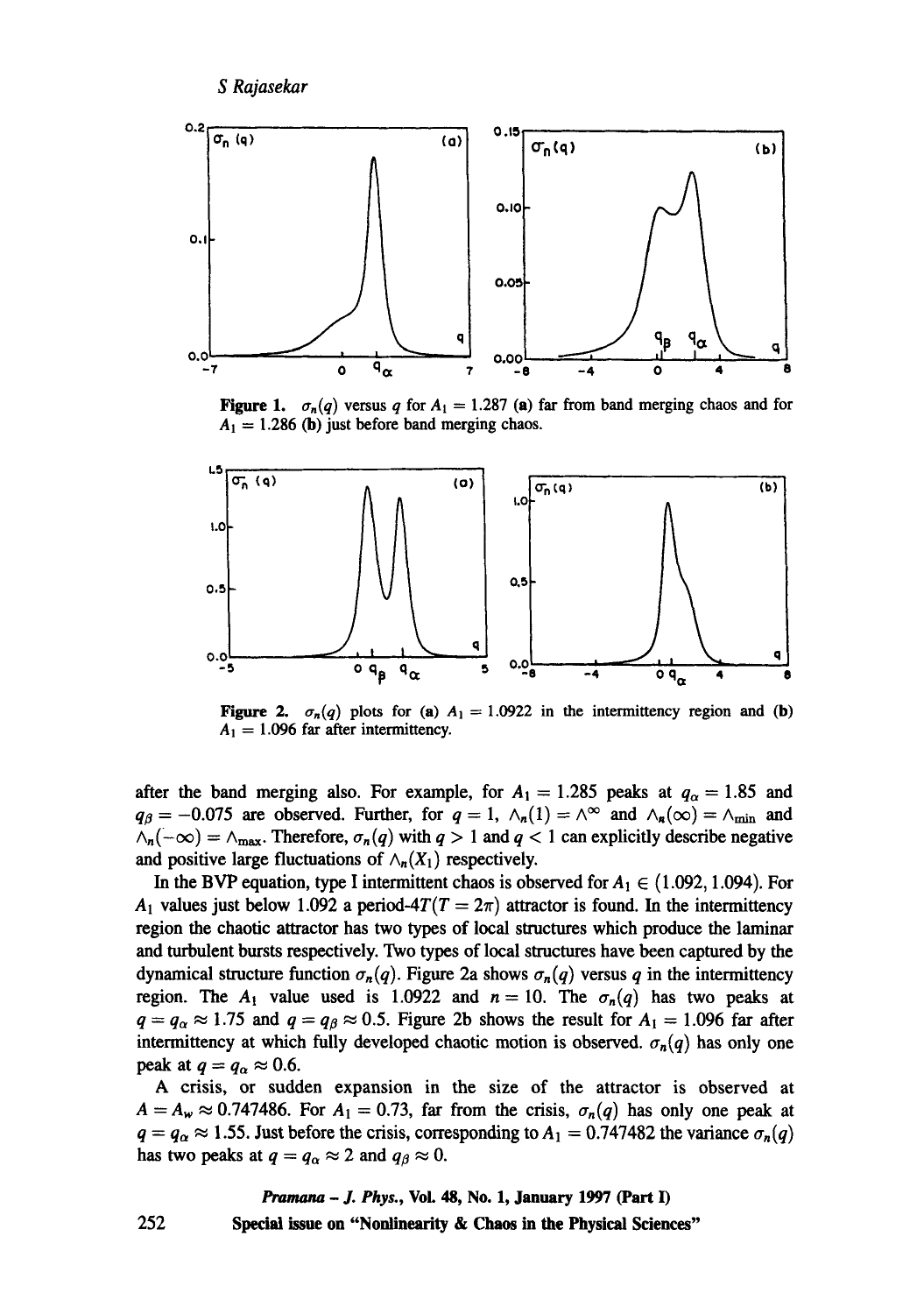#### *Chaotic dynamics*

From the above analysis we note that  $q_{\alpha}$  peak is observed for all chaotic attractors. However, additional peaks in  $\sigma_n(q)$  versus q plot occur just before and after the critical bifurcations. Thus it turns out that  $\sigma_n(q)$  is useful for characterizing the chaotic attractors at bifurcations.

#### **3. Characteristics of probability distribution in chaotic attractors of BVP oscillator**

In this section we illustrate the characterization of weak and strong chaos in the BVP oscillator using the probability distribution of the  $k$ -step difference quantity of the variable V. Let  $\{V_n\}$ ,  $n = 1, 2, ..., N$  be the values of the variable V of (1) in the Poincaré map. We define the k-step difference quantity  $\Delta V_k$  as  $\Delta V_k = V_{m+k} - V_m$  where  $m = 1, 2, \ldots, N', N' < N$ . Then we calculate the probability distribution of  $\Delta V_k$ .

Figure 3 shows the variation of maximal Lyapunov exponent ( $\lambda$ ) as a function of  $A_1$ . In this plot there are many regions labelled by  $\downarrow$ , in which  $\lambda$  is positive but very small, indicating weak chaos. Distributions are calculated for various values of  $A_1$ . In numerical calculations we neglect the first 5000 Poincaré data as transient and use the next  $10<sup>4</sup>$ points. For  $A_1 = 1.0919$  the maximal Lyapunov exponent is  $\approx 0.0004$  and the corresponding chaotic motion is weak. For this  $A_1$  value,  $P$  is found to change continuously with k. That is, the distribution is nonstationary. This is further verified by the chi-square,  $C^2$  test quantity, defined as [15]

$$
C^{2}(k,j) = \sum_{i=1}^{n} (R_{i} - S_{i})^{2} / (R_{i} + S_{i})
$$
\n(7)

where  $R_i$  and  $S_i$  are the probabilities of the *i*th interval for  $P(\Delta V_{k+j})$  and  $P(\Delta V_k)$ respectively. In (7) intervals with  $R_i = S_i = 0$  are excluded. If two probability distributions differ greatly, one gets a large  $C^2$ . For two similar distributions  $C^2$  will be small. The numerically calculated  $C<sup>2</sup>$  is plotted in figure 4. The analysis is carried out for k values up to 5000. The nondecreasing  $C^2$  implies the nonstationary characteristic of P. Thus, a complete probability distribution is impossible for weak chaos. A physical mechanism of nonstationary  $P$  can be a recurrence of memory loss and recovery of initial conditions [49].

Stationary probability distribution is found for strong chaos. For  $A_1 = 1.26$ ,  $\lambda$  is  $\approx 0.056$ . The calculated  $C^2$  is plotted in figure 5. For  $k > 15 C^2$  is almost zero. That is,



**Figure 3.** Estimated maximal Lyapunov exponent versus  $A_1$ .

*Pramana - J. Phys.,* **Vol. 48, No. 1, January 1997 (Part I) Special issue on "Nonlinearity & Chaos in the Physical Sciences"** 253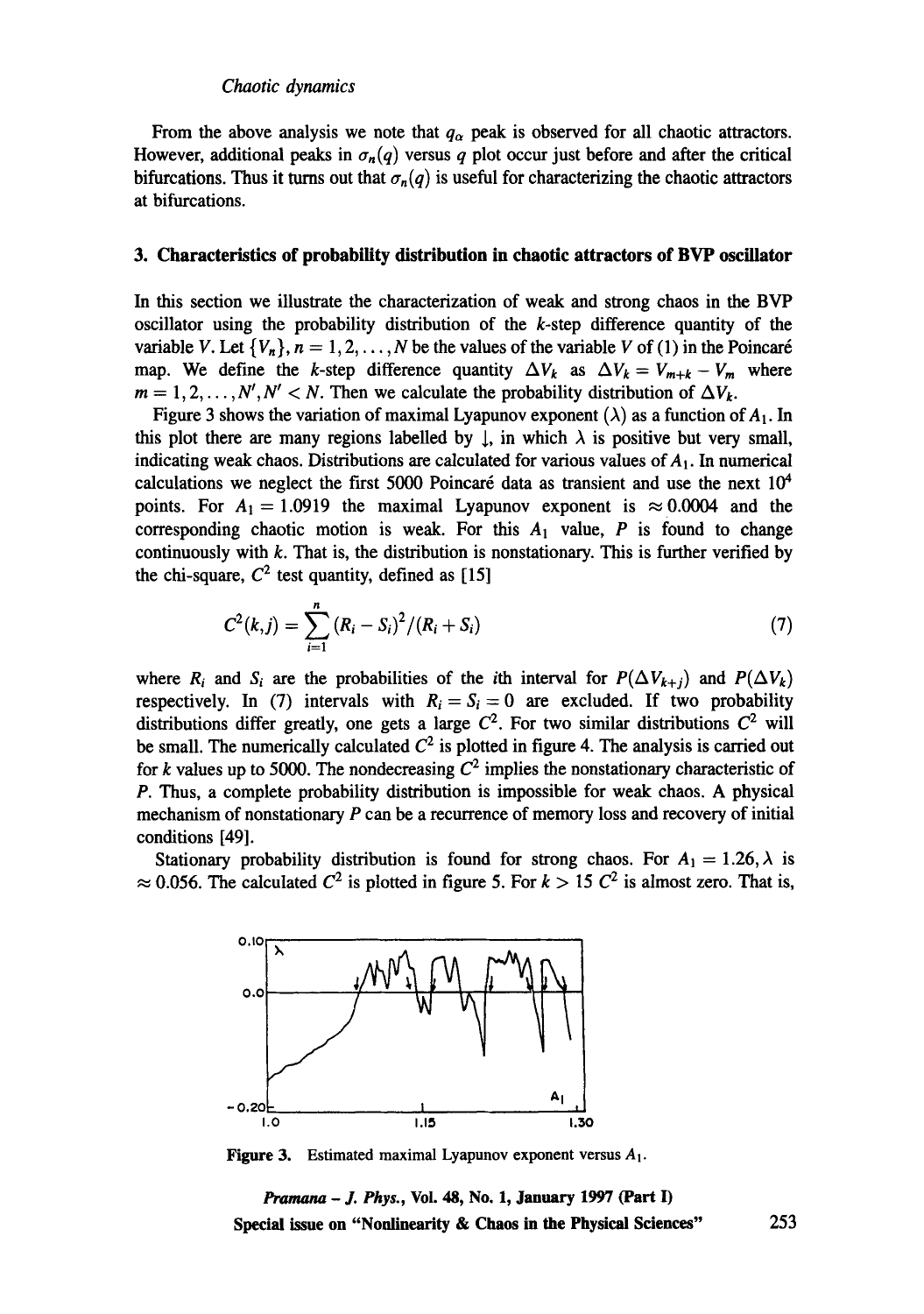

**Figure 4.**  $C^2(k, 1)$  versus k for the BVP chaotic attractor with  $A_1 = 1.0919$  (weak chaos).



**Figure 5.** Same as figure (4) now for  $A_1 = 1.26$  (strong chaos).

the distribution has evolved into a stationary state. This suggests that the variable  $V_n$  can be described as if it were generated by a random number generator with a certain probability distribution. A possible mechanism for a stationary distribution is complete loss of memory to the initial conditions. For two band and four band chaotic attractors,  $C<sup>2</sup>(k, 1)$  values are found to be large (not shown). However, for two band and four band chaotic attractors  $C^2(k,2)$  and  $C^2(k,4)$  respectively decay to zero as k increases. Interestingly, for two (four) band attractor simple switching between two (four) different classes of  $P$  is found.

## **4. Controlling of chaos in the BVP equation**

In this section we consider the problem of controlling of chaos in the BVP equation. First, we briefly review some previous results of controlling of chaos in the BVP equation.

## 4.1 *Previous results*

In a series of papers [27-33] we have studied the applicability and efficacy of a few control algorithms in the BVP equation.

## *Pramana - J. Phys.,* **Vol. 48, No. 1, January 1997** (Part I) **254 Special issue on "Nonlinearity & Chaos in the Physical Sciences"**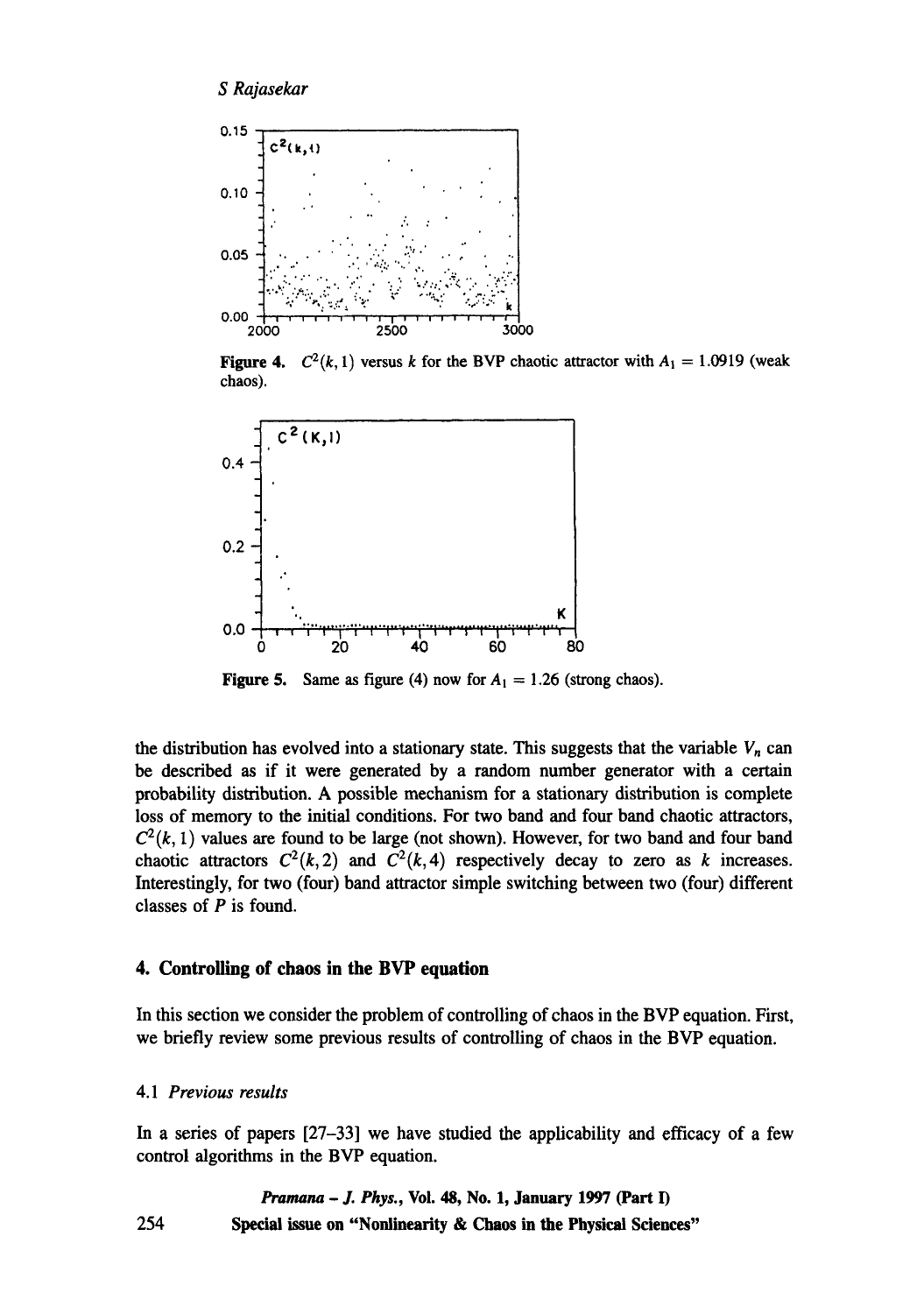#### *Chaotic dynamics*

Stabilization of UPO embedded in a chaotic attractor has been studied [28, 29, 31] by the control methods of Singer *et al* [21], Pyragas [22] and Chen and Dong [23]. A detailed comparative study of these methods has been made [31 ]. In all the three control schemes (i) stabilization of desired UPO is achieved for certain range of values of amplitude  $(\epsilon)$  of the perturbation, (ii) before reaching the desired target the system exhibits transient evolution and (iii) the recovery time varies with the control strength  $\epsilon$ .

Adaptive control algorithm [18, 19] with linear as well as nonlinear control functions is able to convert the chaotic attractors of the BVP system to a period- $nT$  limit cycle [28, 29]. Stable control is observed for certain range of values of stiffness ( $\epsilon$ ) of the control function. Further, the recovery time is found to be inversely proportional to  $\epsilon$ .

We have investigated analytically [30] and numerically [28] the effect of periodic parametric perturbation and addition of second periodic force on chaotic dynamics. The period of the controlled motion is found to depend on amplitude and frequency of the added force. We have shown that most of the regular regime can be identified by the Melnikov method. Interestingly, suppression of chaos is found in the parametric regimes where the Melnikov function does not change sign.

#### 4.20tt-Grebogi-Yorke *method*

In the OGY technique [17], stabilization of an UPO in a suitably defined Poincaré map can be achieved by slight adjustment of a control parameter. Suppose we wish to stabilize an unstable period-1 orbit contained in the chaotic attractor of BVP oscillator. We choose  $A_0$  as the control parameter and denote  $X_F(A_0 = 0)$  as the unstable period-1 orbit to be stabilized. As  $A_0$  in (1) is varied slightly from  $A_0 = 0$  to some  $A_0 \neq 0$  then  $X_F(0)$  will shift to  $X_F(A_0)$ . We define a vector *g* as  $g = \partial X_F(A_0)/\partial A_0$  evaluated at  $A_0 \neq 0$ . Near  $X_F(0)$  and for small values of  $A_0$  one may write  $\delta X_{n+1} \approx M \delta X_n$  where M is a 2 x 2 matrix and  $\delta X_n = X_n - X_F(A_0)$ . When the *n*th iteration  $X_n$  is close to  $X_F$  the value of  $A_0$  is changed such that  $X_{n+1}$  falls on the stable manifold of  $X_F$ . That is, we choose the control  $\delta A_{0n}$  so that  $f_u \cdot \delta X_{n+1} = 0$  which yields the control formula [17]

$$
\delta A_{0n} = \frac{\lambda_u f_u \cdot \delta X_n}{(\lambda_u - 1) f_u \cdot g},\tag{8}
$$



**Figure 6.** (a) The R-component of the period-1 orbit in the Poincaré map versus n. The control was switched on at  $n = 30$ , then switched off at  $n = 200$  and then switched on at  $n = 400$ . (b) Perturbations  $\delta A_0$  versus n.

*Pramana - J. Phys.,* **Vol. 48, No. 1, January 1997 (Part I) Special issue on "Nonlinearity & Chaos in the Physical Sciences"** 255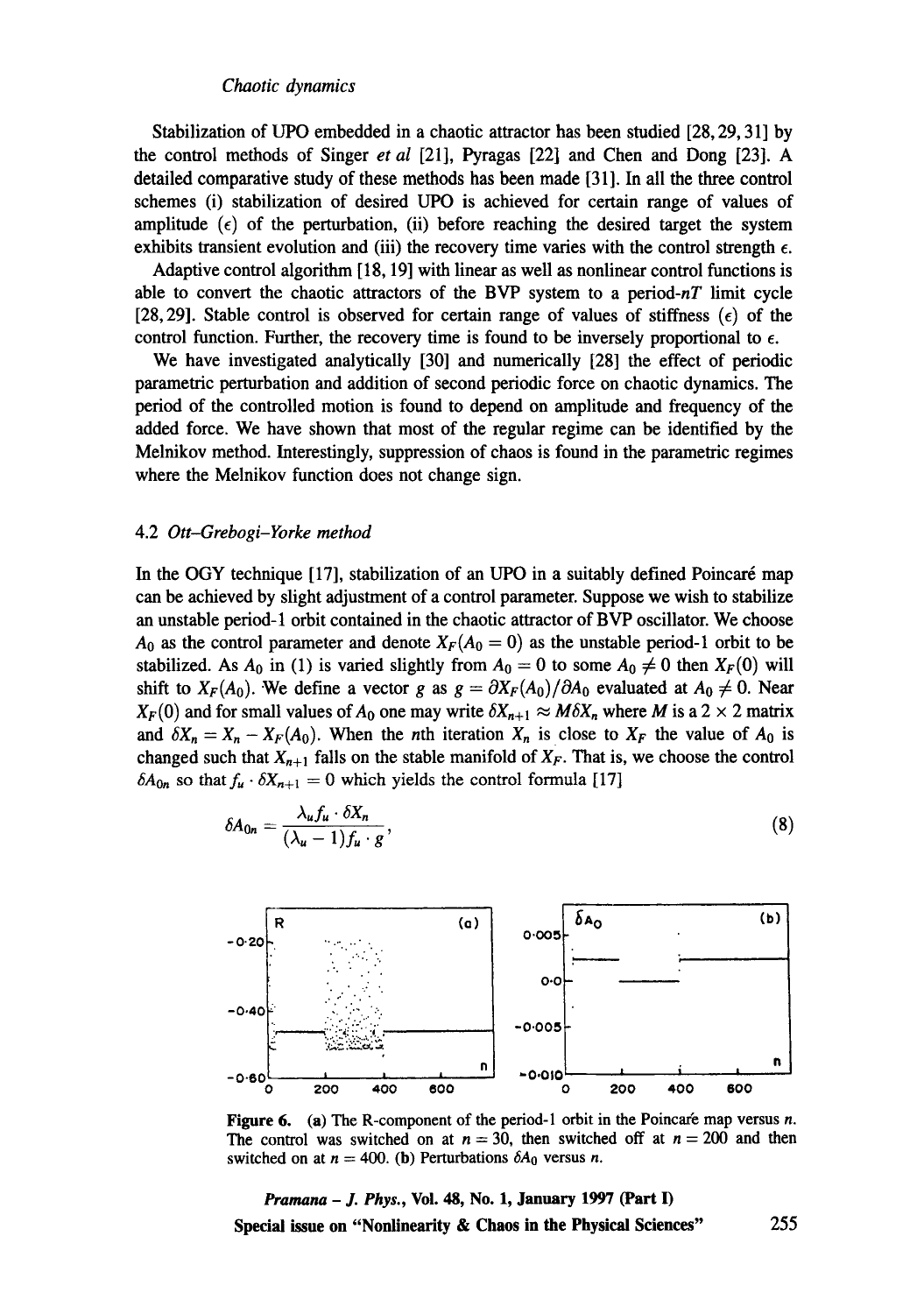where  $\lambda_{\mu}$  is the unstable eigenvalue of the matrix M and  $f_{\mu}$  is the unstable contravariant basis vector [17].

In the numerical simulation we found all pairs of iterates falling within the circles of radius 0.01 about the point  $X_F(0)$ . To this data we have fitted the approximate linear map and then determined the form of M and its eigenvalues and  $f<sub>u</sub>$ . The approximate location of the period-1 unstable orbit is calculated as  $X_F = (V_F, R_F) \approx (-0.9560,$  $-0.4685$ ). We have obtained  $\lambda_u \approx 1.46, \lambda_s = -0.68, g \approx (0.105, 0.97)$  and  $f_u =$  $(1 + \lambda_{\mu}^2)^{1/2} (\lambda_{\mu} - \lambda_s)^{-1}(1, \lambda_s)$ . To stabilize the orbit  $X_F$  we have chosen the maximum allowed perturbation as  $|\delta A_{0\,\text{max}}| = 0.01$ . Figure 6a illustrates the control of period-1 orbit. The period-1 orbit gets stabilized as long as the control is included. Figure 6b shows the perturbation  $\delta A_0$  versus *n*.

## 4.3 *Suppression of chaos by periodic instantaneous burst*

The BVP equation with the addition of periodic instantaneous burst is written as [33]

$$
\dot{V} = V - V^3/3 - R + A_1 \cos t, \tag{9a}
$$

$$
\dot{R} = c(V + a - bR) + \alpha g(t), \qquad (9b)
$$

where

$$
g(t) = \sum_{n=1}^{\infty} \delta(t - n\tau T). \tag{9c}
$$

The force  $g(t)$  is nonzero and equal to unity only at times  $t = n \tau T$ ,  $n = 1, 2, \ldots$  For simplicity, T is fixed as  $2\pi$ , period of the driving force. For fixed value of T the times at which  $g(t)$  become nonzero and the period of the force are characterized by  $\tau$ . Equation (9) is integrated using fourth order Runge-Kutta method with time step  $2\pi/100$ .

Figure 7 shows the bifurcation diagram as a function of  $\alpha$  for  $\tau = 0.5$ . Chaotic behaviour persists for  $\alpha \leq 0.0045$ . Regular motion is recovered in the parameter interval  $\alpha$  > 0.0045. An interesting point here is the suppression of chaos by inverse period doubling phenomenon. Period  $8T$ ,  $4T$ ,  $2T$  and T motions are found in the intervals  $(0.0051-0.0057)$ ,  $(0.006-0.0096)$ ,  $(0.0102-0.0309)$  and  $(\alpha > 0.0312)$  respectively. Next,



Figure 7. Bifurcation diagram of the BVP system (9). The parameters are fixed at  $a = 0.7$ ,  $b = 0.8$ ,  $c = 0.1$ ,  $A_1 = 0.74$ ,  $T = 2\pi$  and  $\tau = 0.5$ .

*Pramana - J. Phys.,* Vol. 48, No. 1, January 1997 (Part I) Special issue **on "Nonlinearity & Chaos in the Physical Sciences"** 

256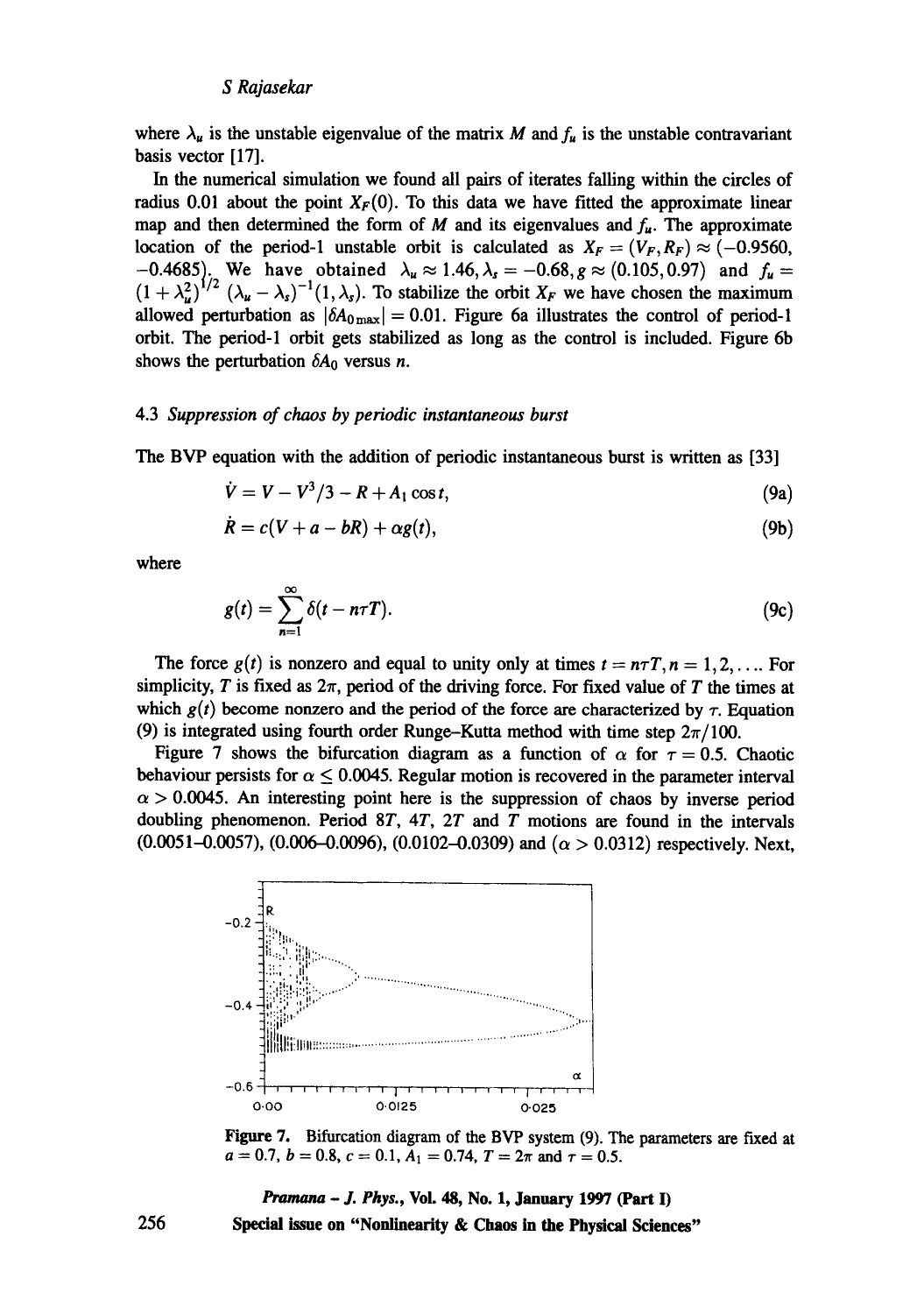#### *Chaotic dynamics*

 $\alpha$  is kept at 0.006286 and  $\tau$  is increased from small value in steps of 0.01 up to 1. Regular behavior is observed for  $0.01 < r < 0.69$ .

Further, the effect of phase difference  $\phi$  between the periodic external force  $A_1 \cos t$ and  $g(t)$  is also studied. For various values of  $\tau$  and  $\alpha$  the dynamics of the BVP system is studied by varying  $\phi$ . Interestingly, the behaviour of the system whether it is chaotic or periodic in the absence of  $\phi$  is unaltered when  $\phi$  is included. The only effect observed is an infinitesimal shift in the values of the state variables in the Poincaré map. A more detailed investigation of suppression of chaos by instantaneous burst will be presented elsewhere [33].

## **5. Summary and conclusions**

In this paper we have studied various aspects of chaotic dynamics in the BVP oscillator. As shown for the BVP oscillator the chaotic attractors just near the critical bifurcations such as sudden widening, band merging and intermittency produce large fluctuations of the coarse-grained local expansion rates  $\wedge$ , and consequently, additional peaks are found to occur in the  $\sigma_n(q)$  versus q plot. On the other hand, a stationary probability distribution is found for chaotic attractors with large positive Lyapunov exponent, while for attractors with sufficiently small positive Lyapunov exponent a nonstationary probability distribution is observed. Thus,  $\sigma_n(q)$  and  $P(\Delta x_k)$  are useful to characterize various chaotic attractors.

We have discussed the problem of controlling of chaos in the BVP equation. If the aim is to set the system motion to a desired predetermined regular orbit, the adaptive control algorithm and feedback methods have distinct advantages. If one wishes to convert chaotic motion to some regular motion then periodic perturbations can be used. Surprisingly, chaotic motion can be suppressed by periodic kicks, which make the motion periodic.

#### **References**

- [1] H G Scliiaster, *Deterministic chaos* (Verlag Chemie, Weinheim, 1988)
- [2] M Lakshmanan and K Murali, *Chaos in nonlinear oscillators: controlling and synchronization*  (World Scientific, Singapore, 1996)
- [3] H D I Abarbanel, R Brown and M B Kennel, *J. Nonlinear. Sci.* 1, 175 (1991)
- [4] C Amitrano and R S Berry, *Phys. Rev.* **E47**, 3158 (1993)
- [5] N Voglis and G J Contopoulos, J. *Phys.* A27, 4899 (1994)
- [6] J L Chem and K Otsuka, *Phys. Lett.* A188, 321 (1994)
- [7] S K Nayak, R Ramaswamy and C Chakravarty, *Phys. Rev.* E51, 3376 (1995)
- [8] S Rajasekar, *Indian J. Phys.* B70, 51 (1996)
- [9] R Ishizaki, T Horita and H Moil, *Prog. Theor. Phys.* 89, 947 (1993)
- [10] H Hate, T Horita and H Mori, *Prog. Theor. Phys.* 82, 897 (1989)
- [11] T Horita and H Mori, *Prog. Theor. Phys.* **91**, 677 (1994)
- [12] S Rajasekar, *Phys. Rev.* E52, 3234 (1995)
- [13] S Rajasekar, *Chaos, Solitons and Fractals* (1996, in press)
- [14] P Philominathan and S Rajasekar, *Physica* 229, 244 (1996)
- [15] J L Chern and T C Chow, *Phys. Lett.* A192, 34 (1994)
- [16] S Rajasekar, *Characteristics of probability distribution in chaos in an one dimensional map and BVP oscillator* (in preparation)

*Pramana - J. Phys.,* **Vol. 48, No. 1, January 1997 (Part I)** 

**Special issue on "Nonlinearity & Chaos in the Physical Sciences"** 257